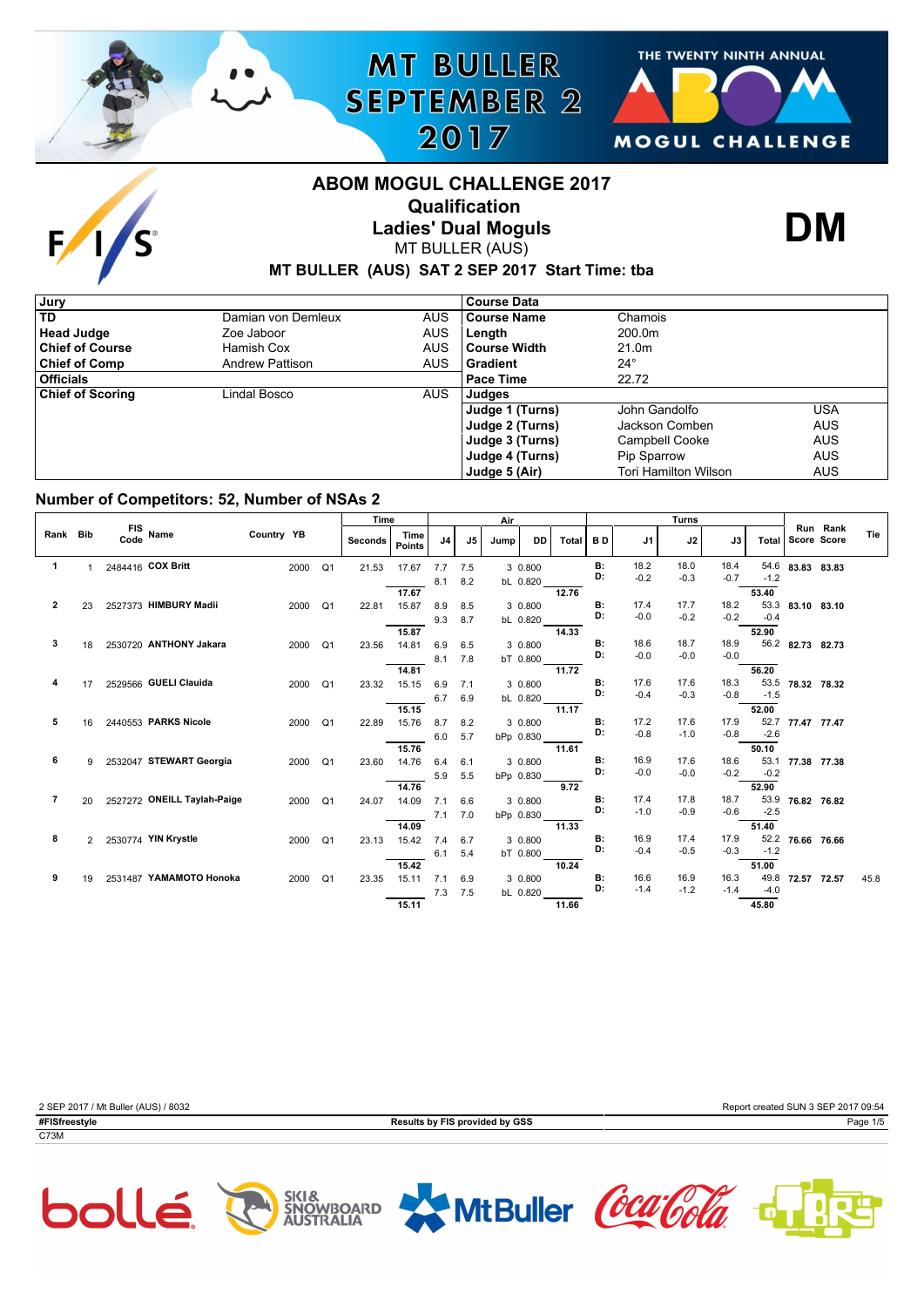





## **MT BULLER (AUS) SAT 2 SEP 2017 Start Time: tba ABOM MOGUL CHALLENGE 2017 Qualification Ladies' Dual Moguls** MT BULLER (AUS)

**MT BULLER** 

**SEPTEMBER 2** 

2017



### **Number of Competitors: 52, Number of NSAs 2**

|          |    |             |                            |            |                | Time    |                       |            |            | Air       |                      |       |                 |                | Turns          |                |                |                  |                                |     |
|----------|----|-------------|----------------------------|------------|----------------|---------|-----------------------|------------|------------|-----------|----------------------|-------|-----------------|----------------|----------------|----------------|----------------|------------------|--------------------------------|-----|
| Rank Bib |    | FIS<br>Code | Name                       | Country YB |                | Seconds | Time<br><b>Points</b> | J4         | J5         | Jump      | DD                   | Total | BD              | J1             | J2             | J3             | Total          |                  | Run Rank<br><b>Score Score</b> | Tie |
| 10       | 10 |             | 2529734 TUDHOPE Phoebe     | 2000       | Q <sub>1</sub> | 23.92   | 14.30                 | 6.8<br>6.7 | 7.0<br>6.3 |           | 3 0.800<br>bPp 0.830 |       | <b>B:</b><br>D: | 16.2<br>$-1.4$ | 16.6<br>$-1.3$ | 16.1<br>$-1.2$ | 48.9<br>$-3.9$ | 70.21 70.21      |                                |     |
|          |    |             |                            |            |                |         | 14.30                 |            |            |           |                      | 10.91 |                 |                |                |                | 45.00          |                  |                                |     |
| 11       | 5  |             | 2532927 BOSCO Emma         | 2000       | Q <sub>1</sub> | 25.30   | 12.36                 | 5.2        | 4.8        |           | 3 0.800              |       | B:              | 15.8           | 15.8           | 17.1           | 48.7           | 68.00 68.00      |                                |     |
|          |    |             |                            |            |                |         |                       | 7.9        | 7.8        |           | TS 0.630             |       | D:              | $-0.7$         | $-0.7$         | $-0.6$         | $-2.0$         |                  |                                |     |
|          |    |             |                            |            |                |         | 12.36                 |            |            |           |                      | 8.94  |                 |                |                |                | 46.70          |                  |                                |     |
| 12       | 31 |             | 2532063 PARK Sungyoun      | 2000       | Q <sub>1</sub> | 24.27   | 13.81                 | 5.4        | 4.9        |           | 10.830               |       | B:              | 16.6           | 16.4           | 16.8           | 49.8           | 67.02 67.02      |                                |     |
|          |    |             |                            |            |                |         |                       | 3.1        | 3.5        |           | bT 0.800             |       | D:              | $-0.8$         | $-1.5$         | $-1.2$         | $-3.5$         |                  |                                |     |
|          |    |             |                            |            |                |         | 13.81                 |            |            |           |                      | 6.91  |                 |                |                |                | 46.30          |                  |                                |     |
| 13       | 13 |             | 2533631 MULLINS Eleanor    | 2000       | Q <sub>1</sub> | 25.28   | 12.39                 | 8.7        | 8.1        |           | K 0.510              |       | <b>B:</b>       | 14.9           | 15.2           | 14.8           | 44.9           | 61.31 61.31      |                                |     |
|          |    |             |                            |            |                |         |                       | 3.9        | 3.7        |           | 3 0.800              |       | D:              | $-1.2$         | $-1.2$         | $-0.9$         | $-3.3$         |                  |                                |     |
|          |    |             |                            |            |                |         | 12.39                 |            |            |           |                      | 7.32  |                 |                |                |                | 41.60          |                  |                                |     |
| 14       | 28 |             | 2532903 JIN Wang           | 2000       | Q <sub>1</sub> | 26.13   | 11.19                 | 4.0        | 3.8        |           | 3 0.800              |       | B:<br>D:        | 15.4           | 16.0           | 15.7           | 47.1           | 60.24 60.24      |                                |     |
|          |    |             |                            |            |                |         |                       | 3.1        | 3.5        |           | bPp 0.830            |       |                 | $-1.4$         | $-1.1$         | $-1.4$         | $-3.9$         |                  |                                |     |
|          |    |             |                            |            |                |         | 11.19                 |            |            |           |                      | 5.85  |                 |                |                |                | 43.20          |                  |                                |     |
| 15       | 24 |             | 2533011 ZIYAN Guan         | 2000       | Q <sub>1</sub> | 27.33   | 9.50                  | 6.3        | 6.3        |           | 3 0.800              |       | <b>B:</b><br>D: | 14.5           | 13.9           | 13.9           | 42.3           | 56.78 56.78      |                                |     |
|          |    |             |                            |            |                |         |                       | 6.0        | 6.1        |           | bT 0.800             |       |                 | $-1.6$         | $-1.7$         | $-1.6$         | $-4.9$         |                  |                                |     |
|          |    |             |                            |            |                |         | 9.50                  |            |            |           |                      | 9.88  |                 |                |                |                | 37.40          |                  |                                |     |
| 16       | 11 |             | 2532965 FAWCETT Saskia     | 2000       | Q1             | 26.54   | 10.61                 | 4.6        | 4.2        |           | 3 0.800              |       | В:<br>D:        | 13.5<br>$-2.0$ | 14.3           | 15.8           |                | 43.6 56.68 56.68 |                                |     |
|          |    |             |                            |            |                |         |                       | 7.6        | 7.5        |           | TS 0.630             |       |                 |                | $-1.6$         | $-2.2$         | $-5.8$         |                  |                                |     |
|          |    |             |                            |            |                |         | 10.61                 |            |            |           |                      | 8.27  |                 |                |                |                | 37.80          |                  |                                |     |
| 17       | 25 |             | 2533012 ZHUONI Ma          | 2000       | Q <sub>1</sub> | 27.39   | 9.42                  | 6.0        | 6.1        |           | S 0.510              |       | <b>B:</b><br>D: | 15.4<br>$-1.8$ | 15.2<br>$-1.8$ | 15.1<br>$-1.6$ | $-5.2$         | 45.7 56.56 56.56 |                                |     |
|          |    |             |                            |            |                |         |                       | 4.5        | 4.4        |           | bT 0.800             |       |                 |                |                |                |                |                  |                                |     |
| 18       |    |             |                            |            |                |         | 9.42                  |            |            |           |                      | 6.64  | <b>B:</b>       | 14.9           | 15.6           | 14.5           | 40.50<br>45.0  |                  |                                |     |
|          | 6  |             | 2533582 COOTE Georgia      | 2000       | Q <sub>1</sub> | 28.36   | 8.05                  | 5.4        | 5.3        |           | TT 0.600             |       | D:              | $-1.4$         | $-1.1$         | $-1.1$         | $-3.6$         | 56.43 56.43      |                                |     |
|          |    |             |                            |            |                |         | 8.05                  | 5.3        | 4.9        | TTS 0.740 |                      | 6.98  |                 |                |                |                | 41.40          |                  |                                |     |
| 19       |    |             | 2533632 SPEIRS Paris       | 2000       | Q <sub>1</sub> |         |                       |            | 5.9        |           |                      |       | В:              | 15.0           | 14.5           | 14.7           | 44.2           | 55.28 55.28      |                                |     |
|          | 22 |             |                            |            |                | 26.17   | 11.14                 | 6.4        |            |           | 3 0.800              |       | D:              | $-3.4$         | $-3.0$         | $-2.5$         | $-8.9$         |                  |                                |     |
|          |    |             |                            |            |                |         | 11.14                 | 5.1        | 4.7        |           | bT 0.800             | 8.84  |                 |                |                |                | 35.30          |                  |                                |     |
| 20       | 8  |             | 2534338 MAUDSON Jaime      | 2000       | Q <sub>1</sub> | 24.30   | 13.77                 | 4.8        | 5.0        |           | TS 0.630             |       | <b>B:</b>       | 14.6           | 14.5           | 14.4           | 43.5           | 54.23 54.23      |                                |     |
|          |    |             |                            |            |                |         |                       | 2.7        | 3.0        |           | 3 0.800              |       | D:              | $-2.7$         | $-2.8$         | $-2.9$         | $-8.4$         |                  |                                |     |
|          |    |             |                            |            |                |         | 13.77                 |            |            |           |                      | 5.36  |                 |                |                |                | 35.10          |                  |                                |     |
| 21       | 3  |             | 2534351 GARLING Mali       | 2000       | Q <sub>1</sub> | 27.87   | 8.74                  | 5.0        | 4.7        |           | TS 0.630             |       | <b>B:</b>       | 14.3           | 14.5           | 13.8           | 42.6           | 51.05 51.05      |                                |     |
|          |    |             |                            |            |                |         |                       | 4.1        | 3.8        |           | 3 0.800              |       | D:              | $-1.8$         | $-2.7$         | $-2.0$         | $-6.5$         |                  |                                |     |
|          |    |             |                            |            |                |         | 8.74                  |            |            |           |                      | 6.21  |                 |                |                |                | 36.10          |                  |                                |     |
| 22       | 26 |             | 2534354 SIQI Xie           | 2000       | Q <sub>1</sub> | 27.62   | 9.09                  | 0.0        | 0.0        |           | 0.000                |       | В:              | 14.4           | 14.2           | 13.4           | 42.0           | 50.25 50.25      |                                |     |
|          |    |             |                            |            |                |         |                       | 6.5        | 6.3        |           | S 0.510              |       | D:              | $-1.4$         | $-1.5$         | $-1.2$         | $-4.1$         |                  |                                |     |
|          |    |             |                            |            |                |         | 9.09                  |            |            |           |                      | 3.26  |                 |                |                |                | 37.90          |                  |                                |     |
| 23       | 21 |             | 2534352 CHONG Louisa       | 2000       | Q <sub>1</sub> | 28.12   | 8.39                  | 4.8        | 5.0        |           | TS 0.630             |       | <b>B:</b>       | 13.5           | 13.9           | 14.2           | 41.6           | 50.23 50.23      |                                |     |
|          |    |             |                            |            |                |         |                       | 3.7        | 3.2        |           | 3 0.800              |       | D:              | $-1.8$         | $-2.2$         | $-1.6$         | $-5.6$         |                  |                                |     |
|          |    |             |                            |            |                |         | 8.39                  |            |            |           |                      | 5.84  |                 |                |                |                | 36.00          |                  |                                |     |
| 24       | 30 |             | 2534359 RICH Saffron       | 2000       | Q <sub>1</sub> | 28.89   | 7.30                  | 5.0        | 5.0        |           | $S$ 0.510            |       | <b>B:</b>       | 12.6           | 12.5           | 13.2           | 38.3           | 48.61 48.61      |                                |     |
|          |    |             |                            |            |                |         |                       | 4.7        | 4.7        |           | bT 0.800             |       | D:              | $-1.0$         | $-1.0$         | $-1.3$         | $-3.3$         |                  |                                |     |
|          |    |             |                            |            |                |         | 7.30                  |            |            |           |                      | 6.31  |                 |                |                |                | 35.00          |                  |                                |     |
| 25       | 7  |             | 2534350 FIRLE Teagan       | 2000       | Q <sub>1</sub> | 28.54   | 7.80                  | 4.4        | 3.9        |           | K 0.510              |       | <b>B:</b>       | 13.8           | 13.7           | 14.2           | 41.7           | 45.47 45.47      |                                |     |
|          |    |             |                            |            |                |         |                       | 3.3        | 3.1        |           | 3 0.800              |       | D:              | $-2.8$         | $-3.0$         | $-2.9$         | $-8.7$         |                  |                                |     |
|          |    |             |                            |            |                |         | 7.80                  |            |            |           |                      | 4.67  |                 |                |                |                | 33.00          |                  |                                |     |
| 26       | 14 |             | 2528039 ESPOSITO Genevieve | 2000       | Q <sub>1</sub> | 28.43   | 7.95                  | 4.4        | 5.0        |           | S 0.510              |       | <b>B:</b><br>D: | 12.4           | 12.2           | 12.4           | 37.0           | 44.10 44.10      |                                |     |
|          |    |             |                            |            |                |         |                       | 3.0        | 2.9        |           | TS 0.630             |       |                 | $-1.6$         | $-1.7$         | $-1.8$         | $-5.1$         |                  |                                |     |
|          |    |             |                            |            |                |         | 7.95                  |            |            |           |                      | 4.25  |                 |                |                |                | 31.90          |                  |                                |     |
| 27       | 32 |             | 2534362 ATKINSON Angel     | 2000       | Q <sub>1</sub> | 32.18   | 2.67                  | 4.1        | 3.8        |           | S 0.510              |       | <b>B:</b><br>D: | 12.7<br>$-1.6$ | 12.3           | 12.3<br>$-1.8$ |                | 37.3 39.41 39.41 |                                |     |
|          |    |             |                            |            |                |         |                       | 4.6        | 4.4        |           | TS 0.630             |       |                 |                | $-2.0$         |                | $-5.4$         |                  |                                |     |
|          |    |             |                            |            |                |         | 2.67                  |            |            |           |                      | 4.84  |                 |                |                |                | 31.90          |                  |                                |     |

2 SEP 2017 / Mt Buller (AUS) / 8032 Report created SUN 3 SEP 2017 09:54 **#FISfreestyle Results by FIS provided by GSS** Page 2/5 C73M









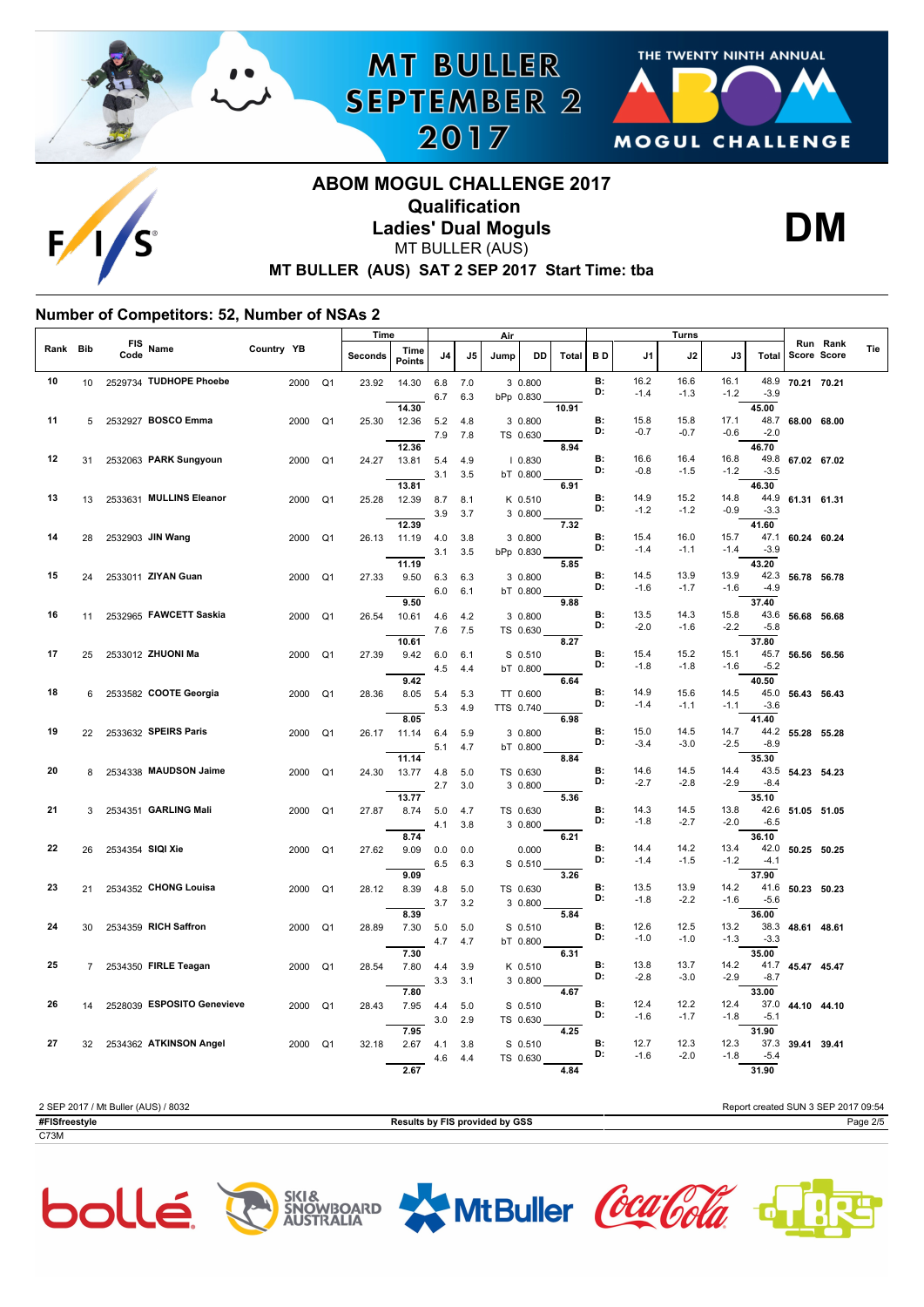



**DM**

# **MT BULLER (AUS) SAT 2 SEP 2017 Start Time: tba ABOM MOGUL CHALLENGE 2017 Qualification Ladies' Dual Moguls** MT BULLER (AUS)

**MT BULLER** 

**SEPTEMBER 2** 

2017

#### **Number of Competitors: 52, Number of NSAs 2**

|          |                |                         |                            | Time    |                |     |               | Air  |          |       |                 |        | Turns  |        |         |             |          |      |
|----------|----------------|-------------------------|----------------------------|---------|----------------|-----|---------------|------|----------|-------|-----------------|--------|--------|--------|---------|-------------|----------|------|
| Rank Bib |                | FIS Name<br>Code        | Country YB                 | Seconds | Time<br>Points | J4  | $\mathsf{J}5$ | Jump | DD.      | Total | BD              | J1     | J2     | J3     | Total   | Score Score | Run Rank | Tie  |
| 28       | 29             | 2534361 SHERGOLD Alex   | Q1<br>2000                 | 29.32   | 6.70           | 4.1 | 4.7           |      | S 0.510  |       | <b>B:</b>       | 11.6   | 11.5   | 11.6   | 34.7    | 38.43 38.43 |          |      |
|          |                |                         |                            |         |                | 0.9 | 1.0           |      | TS 0.630 |       | D:              | $-1.8$ | $-2.0$ | $-2.0$ | $-5.8$  |             |          |      |
|          |                |                         |                            |         | 6.70           |     |               |      |          | 2.83  |                 |        |        |        | 28.90   |             |          |      |
| 29       | $\overline{4}$ | 2533593 BEATON Isabelle | Q1<br>2000                 | 27.44   | 9.35           | 2.1 | 2.1           |      | 3 0.800  |       | <b>B:</b>       | 12.6   | 14.0   | 12.8   | 39.4    | 32.13 32.13 |          |      |
|          |                |                         |                            |         |                | 4.1 | 3.9           |      | bT 0.800 |       | D:              | $-6.8$ | $-7.5$ | $-7.2$ | $-21.5$ |             |          |      |
|          |                |                         |                            |         | 9.35           |     |               |      |          | 4.88  |                 |        |        |        | 17.90   |             |          |      |
|          | 15             | 2534319 MCKENNA Sarah   | Q1<br>2000                 |         |                |     |               |      |          |       |                 |        |        |        |         | <b>DNF</b>  |          |      |
|          |                |                         |                            |         |                |     |               |      |          |       |                 |        |        |        |         |             |          |      |
|          |                | 25429 VELEBA Lily       |                            |         |                |     |               |      |          |       | <b>B:</b>       | 17.9   | 18.4   | 18.8   | 55.1    |             |          |      |
|          | 109            |                         | AUS 2000<br>Q1             | 26.44   | 10.76          | 7.9 | 8.1           |      | S 0.510  |       | D:              | $-0.4$ | $-0.5$ | $-0.4$ | $-1.3$  | 73.54 73.54 |          |      |
|          |                |                         |                            |         |                | 7.6 | 8.0           |      | TS 0.630 |       |                 |        |        |        |         |             |          |      |
|          |                |                         |                            |         | 10.76          |     |               |      |          | 8.98  |                 |        |        |        | 53.80   |             |          |      |
| 2        | 106            | 17720 JONES Hannah      | AUS 2000<br>Q <sub>1</sub> | 25.45   | 12.15          | 7.6 | 7.3           |      | 3 0.800  |       | <b>B:</b><br>D: | 18.4   | 18.7   | 19.1   | 56.2    | 72.57       | 72.57    | 51.4 |
|          |                |                         |                            |         |                | 4.8 | 5.4           |      | TT 0.600 |       |                 | $-1.6$ | $-1.6$ | $-1.6$ | $-4.8$  |             |          |      |
|          |                |                         |                            |         | 12.15          |     |               |      |          | 9.02  |                 |        |        |        | 51.40   |             |          |      |







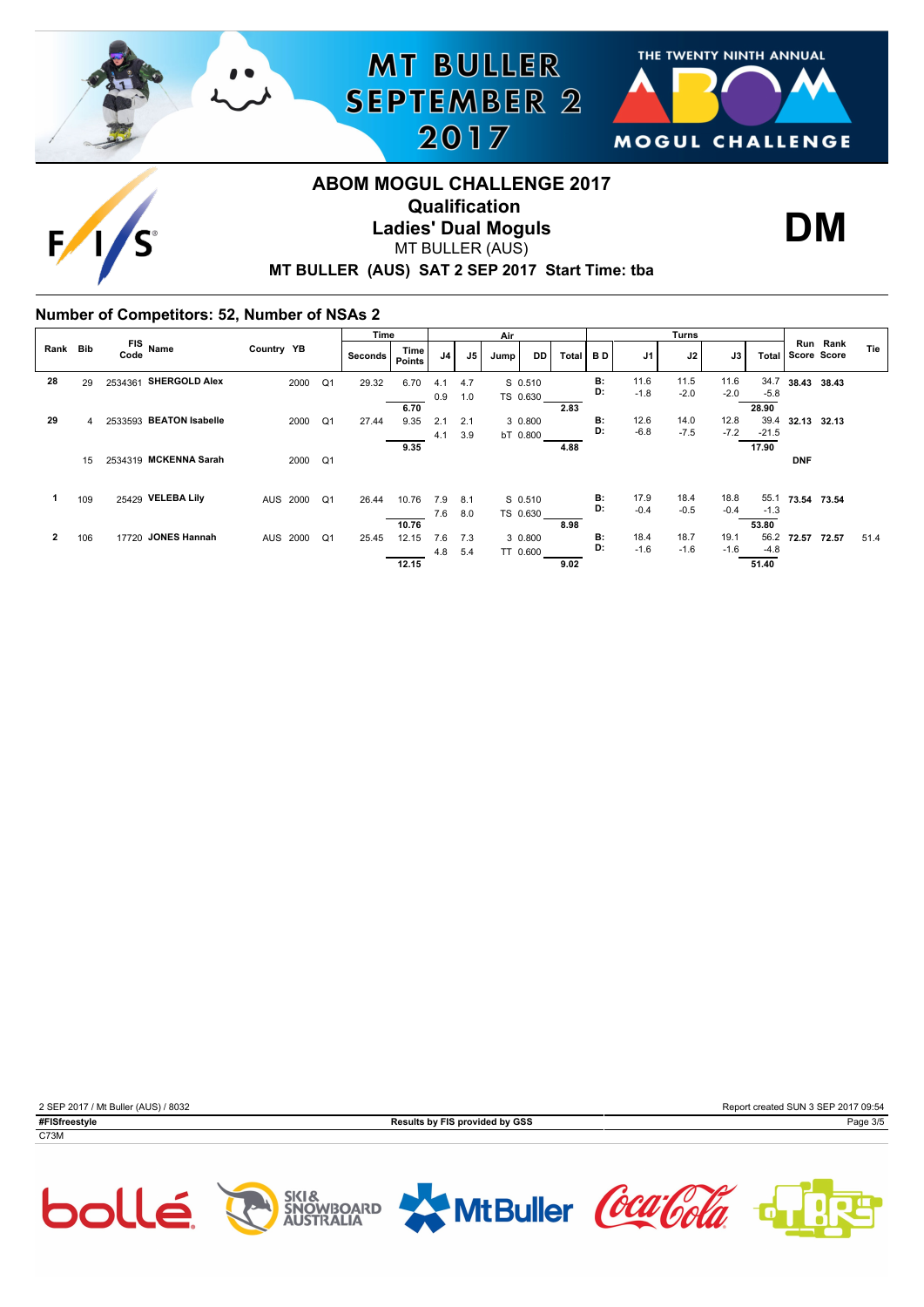





# **ABOM MOGUL CHALLENGE 2017 Qualification Ladies' Dual Moguls** MT BULLER (AUS)

**MT BULLER** 

**SEPTEMBER 2** 

2017



### **MT BULLER (AUS) SAT 2 SEP 2017 Start Time: tba**

#### **Number of Competitors: 52, Number of NSAs 2**

|                |     |                    |                        |            |                            | <u>Time</u> |                       |            |            | Air  |                    |       |                 |                | Turns          |                |                 |                  |                         |     |
|----------------|-----|--------------------|------------------------|------------|----------------------------|-------------|-----------------------|------------|------------|------|--------------------|-------|-----------------|----------------|----------------|----------------|-----------------|------------------|-------------------------|-----|
| Rank           | Bib | <b>FIS</b><br>Code | Name                   | Country YB |                            | Seconds     | Time<br><b>Points</b> | J4         | J5         | Jump | DD                 | Total | B D             | J1             | J2             | J3             | Total           |                  | Run Rank<br>Score Score | Tie |
| 3              | 110 |                    | 12123 BUTT Danielle    |            | AUS 2000<br>Q <sub>1</sub> | 26.79       | 10.26                 | 7.0<br>5.7 | 7.7<br>5.4 |      | S 0.510<br>3 0.800 |       | <b>B:</b><br>D: | 17.4<br>$-2.6$ | 17.7<br>$-2.7$ | 17.8<br>$-2.2$ | 52.9<br>$-7.5$  | 63.84 63.84      |                         |     |
|                |     |                    |                        |            |                            |             | 10.26                 |            |            |      |                    | 8.18  |                 |                |                |                | 45.40           |                  |                         |     |
| 4              | 88  |                    | 31113 SPEIRS Indi      |            | AUS 2000<br>Q <sub>1</sub> | 28.79       | 7.45                  | 8.3        | 8.5        |      | K 0.510            |       | <b>B:</b><br>D: | 16.2           | 16.3           | 15.4           |                 | 47.9 61.41 61.41 |                         |     |
|                |     |                    |                        |            |                            |             | 7.45                  | 6.2        | 6.8        |      | XK 0.660           |       |                 | $-0.9$         | $-1.0$         | $-0.6$         | $-2.5$<br>45.40 |                  |                         |     |
| 5              | 105 |                    | 12116 BUTLER Alice     |            | AUS 2000<br>Q <sub>1</sub> | 28.67       | 7.61                  | 0.0        | 0.0        |      | 0.000              | 8.56  | <b>B:</b>       | 17.2           | 17.5           | 17.4           |                 | 52.1 59.31 59.31 |                         |     |
|                |     |                    |                        |            |                            |             |                       | 5.8        | 6.0        |      | $D$ 0.510          |       | D:              | $-1.1$         | $-1.3$         | $-1.0$         | $-3.4$          |                  |                         |     |
|                |     |                    |                        |            |                            |             | 7.61                  |            |            |      |                    | 3.00  |                 |                |                |                | 48.70           |                  |                         |     |
| 6              | 89  |                    | 25428 VELEBA Ella      |            | Q <sub>1</sub><br>AUS 2000 | 29.09       | 7.02                  | 2.4        | 2.7        |      | T 0.480            |       | <b>B:</b>       | 16.7           | 16.8           | 16.4           | 49.9            | 58.93 58.93      |                         |     |
|                |     |                    |                        |            |                            |             |                       | 5.7        | 4.9        |      | DD 0.660           |       | D:              | $-1.0$         | $-0.9$         | $-0.8$         | $-2.7$          |                  |                         |     |
|                |     |                    |                        |            |                            |             | 7.02                  |            |            |      |                    | 4.71  |                 |                |                |                | 47.20           |                  |                         |     |
| $\overline{7}$ | 84  |                    | 11436 BOSCO Clare      |            | AUS 2000<br>Q <sub>1</sub> | 27.73       | 8.94                  | 8.2        | 8.3        |      | TS 0.630           |       | <b>B:</b><br>D: | 16.5           | 16.0           | 16.8           |                 | 49.3 56.83 56.83 |                         |     |
|                |     |                    |                        |            |                            |             |                       | 0.0        | 0.0        |      | 0.000              |       |                 | $-2.7$         | $-1.9$         | $-2.0$         | $-6.6$          |                  |                         |     |
| 8              |     |                    | 26224 WILSON Charlotte |            |                            |             | 8.94                  |            |            |      |                    | 5.19  | <b>B:</b>       | 15.2           | 15.0           | 15.8           | 42.70           |                  |                         |     |
|                | 83  |                    |                        |            | AUS 2000<br>Q <sub>1</sub> | 27.45       | 9.33                  | 7.9        | 8.2        |      | S 0.510            |       | D:              | $-3.3$         | $-3.3$         | $-3.8$         | $-10.4$         | 46.0 52.71 52.71 |                         |     |
|                |     |                    |                        |            |                            |             | 9.33                  | 6.0        | 5.7        |      | TS 0.630           | 7.78  |                 |                |                |                | 35.60           |                  |                         |     |
| 9              | 92  |                    | 25568 WAKIM Kareema    |            | AUS 2000<br>Q <sub>1</sub> | 30.80       | 4.61                  | 4.4        | 5.0        |      | TS 0.630           |       | <b>B:</b>       | 14.4           | 14.6           | 14.4           |                 | 43.4 49.55 49.55 |                         |     |
|                |     |                    |                        |            |                            |             |                       | 5.9        | 6.3        |      | 3 0.800            |       | D:              | $-2.3$         | $-2.2$         | $-1.8$         | $-6.3$          |                  |                         |     |
|                |     |                    |                        |            |                            |             | 4.61                  |            |            |      |                    | 7.84  |                 |                |                |                | 37.10           |                  |                         |     |
| 10             | 6   |                    | 24648 SWEETNAM Annabel |            | Q <sub>1</sub><br>AUS 2000 | 28.41       | 7.98                  | 8.0        | 8.1        |      | S 0.510            |       | <b>B:</b>       | 13.6           | 13.5           | 12.6           |                 | 39.7 49.20 49.20 |                         |     |
|                |     |                    |                        |            |                            |             |                       | 4.0        | 3.8        |      | 3 0.800            |       | D:              | $-1.5$         | $-1.8$         | $-2.4$         | $-5.7$          |                  |                         |     |
|                |     |                    |                        |            |                            |             | 7.98                  |            |            |      |                    | 7.22  | B:              | 14.6           | 15.2           |                | 34.00<br>44.6   |                  |                         |     |
| 11             | 86  |                    | 20896 MURPHY Julia     |            | AUS 2000<br>Q <sub>1</sub> | 30.54       | 4.98                  | 5.6        | 5.8        |      | D 0.510            |       | D:              | $-3.4$         | $-3.0$         | 14.8<br>$-2.3$ | $-8.7$          | 43.78 43.78      |                         |     |
|                |     |                    |                        |            |                            |             | 4.98                  | 0.0        | 0.0        |      | 0.000              | 2.90  |                 |                |                |                | 35.90           |                  |                         |     |
| 12             | 98  |                    | 11365 BOLTON Georgia   |            | AUS 2000<br>Q <sub>1</sub> | 34.62       | 0.00                  | 0.0        | 0.0        |      | 0.000              |       | <b>B:</b>       | 14.4           | 14.6           | 13.0           | 42.0            | 39.22 39.22      |                         |     |
|                |     |                    |                        |            |                            |             |                       | 7.6        | 7.4        |      | S 0.510            |       | D:              | $-2.5$         | $-2.1$         | $-2.0$         | $-6.6$          |                  |                         |     |
|                |     |                    |                        |            |                            |             | 0.00                  |            |            |      |                    | 3.82  |                 |                |                |                | 35.40           |                  |                         |     |
| 13             | 108 |                    | 30514 SHERGOLD Pippi   |            | AUS 2000<br>Q <sub>1</sub> | 33.88       | 0.28                  | 0.0        | 0.0        |      | 0.000              |       | <b>B:</b>       | 11.6           | 11.4           | 11.2           |                 | 34.2 27.49 27.49 |                         |     |
|                |     |                    |                        |            |                            |             |                       | 6.7        | 6.3        |      | S 0.510            |       | D:              | $-3.4$         | $-3.3$         | $-3.6$         | $-10.3$         |                  |                         |     |
|                |     |                    |                        |            |                            |             | 0.28                  |            |            |      |                    | 3.31  | <b>B:</b>       |                |                |                | 23.90           |                  |                         |     |
| 14             | 104 |                    | 12120 BUTLER Lucy      |            | AUS 2000<br>Q <sub>1</sub> | 32.40       | 2.36                  | 4.8        | 5.1        |      | S 0.510            |       | D:              | 9.2<br>$-2.6$  | 9.3<br>$-3.1$  | 8.8<br>$-2.4$  | 27.3<br>$-8.1$  | 24.08 24.08      |                         |     |
|                |     |                    |                        |            |                            |             | 2.36                  | 0.0        | 0.0        |      | 0.000              | 2.52  |                 |                |                |                | 19.20           |                  |                         |     |
| 15             | 102 |                    | 15009 FOLEY Esther     |            | AUS 2000<br>Q <sub>1</sub> | 40.29       | 0.00                  | 4.7        | 4.0        |      | S 0.510            |       | <b>B:</b>       | 8.8            | 9.0            | 8.8            | 26.6            | 21.41 21.41      |                         |     |
|                |     |                    |                        |            |                            |             |                       | 0.0        | 0.0        |      | 0.000              |       | D:              | $-2.4$         | $-2.4$         | $-2.6$         | $-7.4$          |                  |                         |     |
|                |     |                    |                        |            |                            |             | 0.00                  |            |            |      |                    | 2.21  |                 |                |                |                | 19.20           |                  |                         |     |
| 16             | 24  |                    | 12567 CHEN Catherine   |            | AUS 2000<br>Q <sub>1</sub> | 32.50       | 2.22                  | 4.5        | 4.8        |      | TS 0.630           |       | <b>B:</b><br>D: | 13.6           | 14.2           | 12.8           | 40.6            | 20.54 20.54      |                         |     |
|                |     |                    |                        |            |                            |             |                       | 2.7        | 2.3        |      | 3 0.800            |       |                 | $-8.8$         | $-8.8$         | $-9.6$         | $-27.2$         |                  |                         |     |
| 17             |     |                    | 22015 PERNICE Lucy     |            |                            |             | 2.22                  |            |            |      |                    | 4.92  | <b>B:</b>       | 12.9           | 13.0           | 14.0           | 13.40<br>39.9   |                  |                         |     |
|                | 85  |                    |                        |            | AUS 2000<br>Q <sub>1</sub> | 32.65       | 2.01                  | 2.2        | 2.5        |      | S 0.510            |       | D:              | $-8.2$         | $-9.2$         | $-9.2$         | $-26.6$         | 19.55 19.55      |                         |     |
|                |     |                    |                        |            |                            |             | 2.01                  | 4.6        | 5.1        |      | TS 0.630           | 4.24  |                 |                |                |                | 13.30           |                  |                         |     |
| 18             | 103 |                    | 27707 MANNS Talia      |            | AUS 2000<br>Q <sub>1</sub> | 37.91       | 0.00                  | 2.9        | 3.1        |      | S 0.510            |       | <b>B:</b>       | 9.2            | 10.0           | 10.0           |                 | 29.2 19.52 19.52 |                         |     |
|                |     |                    |                        |            |                            |             |                       | 0.0        | 0.0        |      | 0.000              |       | D:              | $-4.2$         | $-3.8$         | $-3.2$         | $-11.2$         |                  |                         |     |
|                |     |                    |                        |            |                            |             | 0.00                  |            |            |      |                    | 1.52  |                 |                |                |                | 18.00           |                  |                         |     |
| 19             | 94  |                    | 11381 BOND Isabelle    |            | Q <sub>1</sub><br>AUS 2000 | 33.10       | 1.38                  | 3.7        | 3.5        |      | S 0.510            |       | <b>B:</b>       | 10.9           | 10.0           | 9.0            | 29.9            | 18.21 18.21      |                         |     |
|                |     |                    |                        |            |                            |             |                       | 0.0        | 0.0        |      | 0.000              |       | D:              | $-5.0$         | $-4.9$         | $-5.0$         | $-14.9$         |                  |                         |     |
|                |     |                    |                        |            |                            |             | 1.38                  |            |            |      |                    | 1.83  |                 |                |                |                | 15.00           |                  |                         |     |
|                | 68  |                    | 14784 FERGUS Ryann     |            | AUS 2000<br>Q <sub>1</sub> |             |                       |            |            |      |                    |       |                 |                |                |                |                 | <b>DNF</b>       |                         |     |

2 SEP 2017 / Mt Buller (AUS) / 8032 Report created SUN 3 SEP 2017 09:54 **#FISfreestyle Results by FIS provided by GSS** Page 4/5 C73M



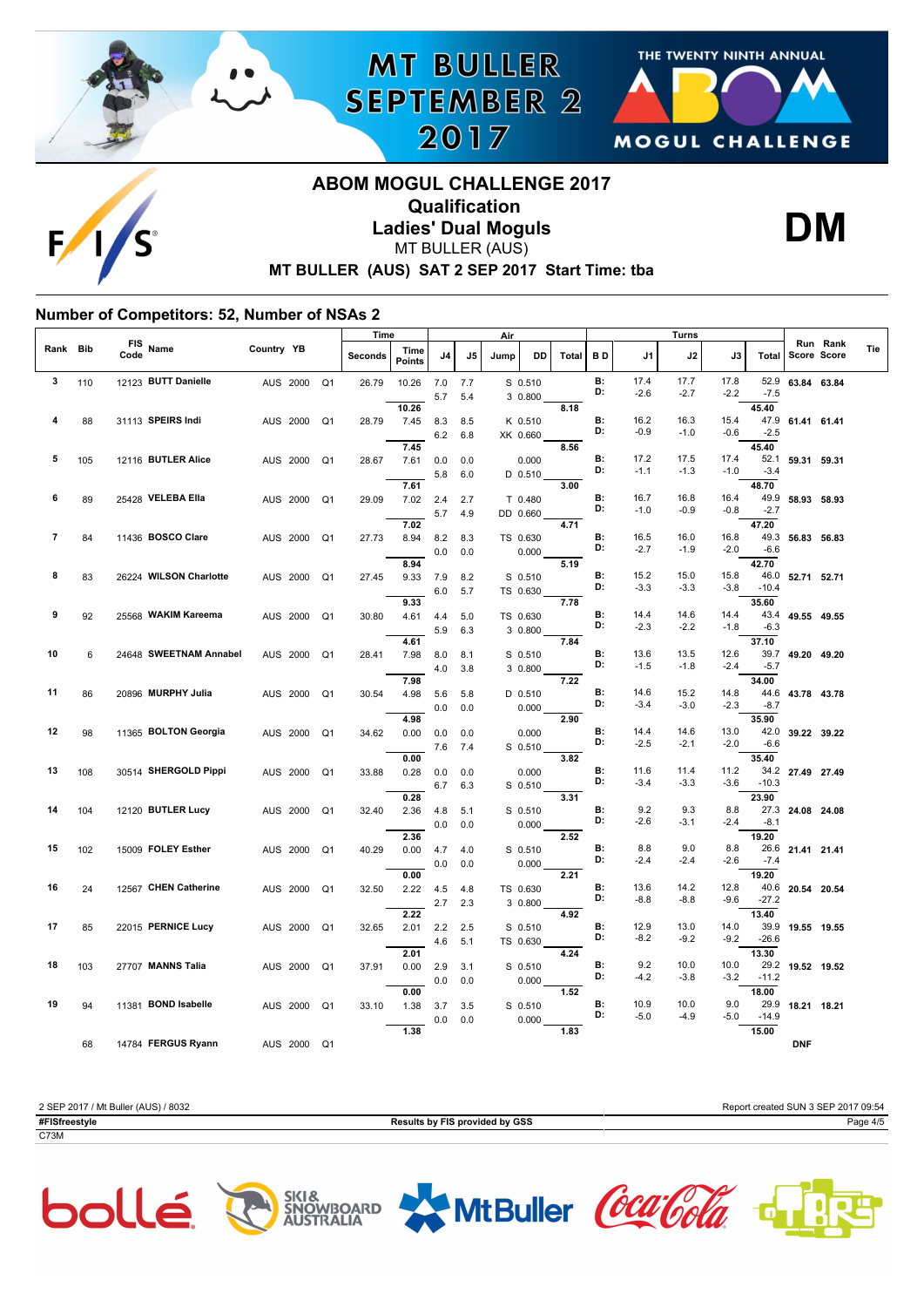

| <b>Conditions</b><br>Course<br>nn |                                          |                         |                                                               |
|-----------------------------------|------------------------------------------|-------------------------|---------------------------------------------------------------|
| <b>Weather</b>                    | 1.2299F<br>∩∘∩<br>-----<br>$\cdots$<br>ັ | <br>Snow⊣<br>`ondition. | 000r<br>000<br>rature<br>snov.<br>em.<br>ומר<br>ےں<br>$\cdot$ |

**NOTE**

Turns score are made of the base score (B) and deductions (D) with the highest and lowest judges' scores being discarded.

Time points + Air Total + Turns Total = Score.

| Legend:       |                                     |   |                   |                                |                      |            |                                     |
|---------------|-------------------------------------|---|-------------------|--------------------------------|----------------------|------------|-------------------------------------|
| в             | <b>Base Score</b>                   | D | <b>Deductions</b> | DD                             | Degree of Difficulty | <b>DNF</b> | Did Not Finish                      |
|               | Judae                               |   | Qualified         | Tie                            | Tie-break points     | YΒ         | Year of Birth                       |
|               |                                     |   |                   |                                |                      |            |                                     |
|               |                                     |   |                   |                                |                      |            |                                     |
|               | 2 SEP 2017 / Mt Buller (AUS) / 8032 |   |                   |                                |                      |            | Report created SUN 3 SEP 2017 09:54 |
| #FISfreestyle |                                     |   |                   | Results by FIS provided by GSS |                      |            | Page 5/5                            |





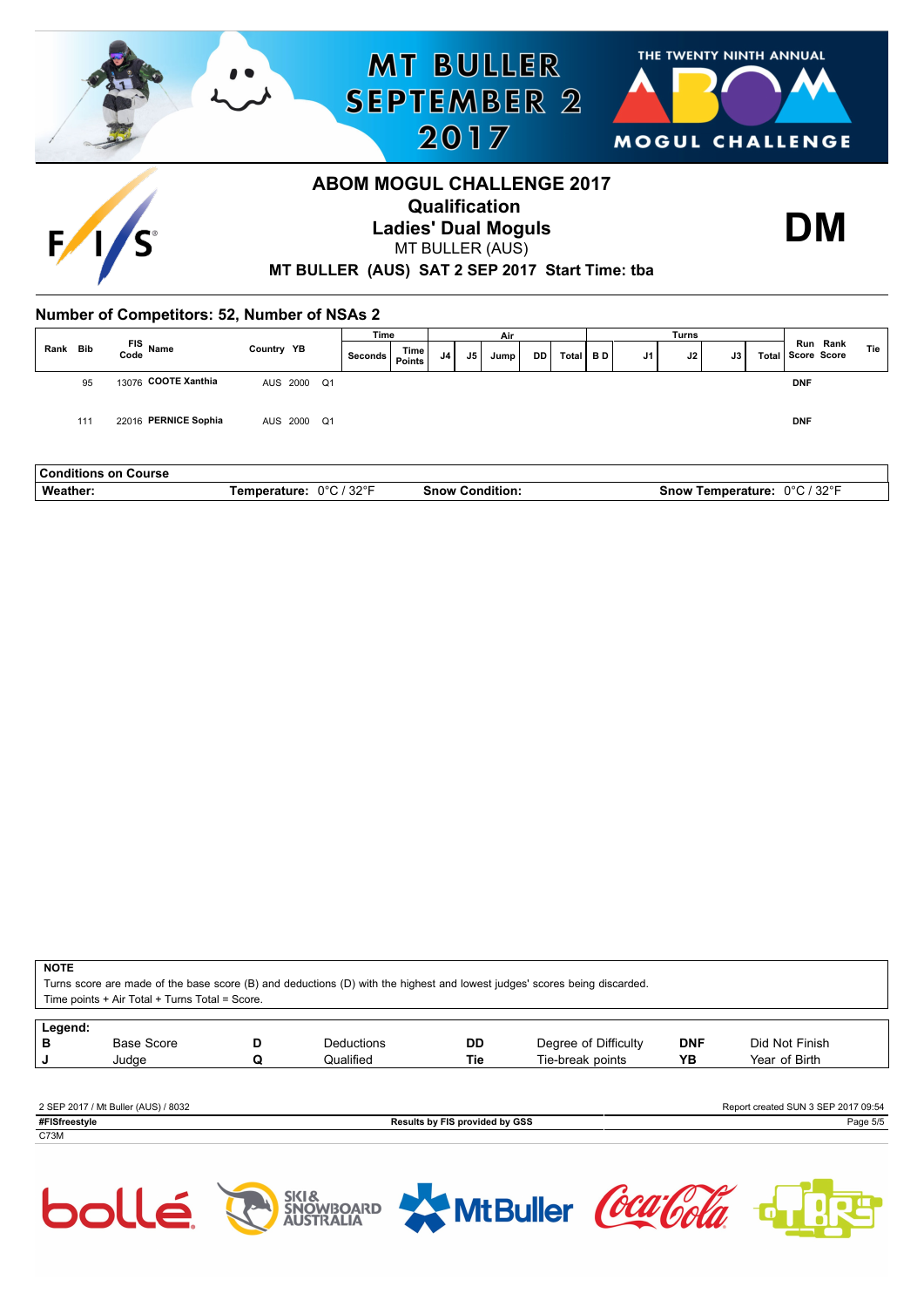

# **Ladies' Dual Moguls ABOM MOGUL CHALLENGE 2017 DUAL MOGULS FINAL DRAW**

# **MT BULLER (AUS) SAT 2 SEP 2017 Start Time: 00:00**

4|4|3|3|3|B|17 **Eight Final - 1 (0)** 11 FAWCETT Saskia 1|0|0|0|0|B|1 1 COX Britt 4|5|5|5|5|R|24 **Eight Final - 2 (0)** 2 YIN Krystle 5|5|5|2|2|B|19 19 YAMAMOTO Honoka 0|0|0|3|3|R|6 **Eight Final - 3 (0)** 16 PARKS Nicole 4|4|4|5|5|B|22 31 PARK Sungyoun 1|1|1|0|0|R|3 **Eight Final - 4 (0)** 13 MULLINS Eleanor 2|2|1|3|1|B|9 17 GUELI Clauida 3|3|4|2|4|R|16 **Eight Final - 5 (0)** 18 ANTHONY Jakara 4|5|4|4|5|B|22 **28** JIN Wang 1|0|1|1|0|R|3 **Eight Final - 6 (0)** 9 STEWART Georgia 4|3|3|5|4|B|19 5 BOSCO Emma 1|2|2|0|1|R|6 **Eight Final - 7 (0)** 20 ONEILL Taylah-Paige 3|3|3|3|3|B|15 10 TUDHOPE Phoebe 2|2|2|2|2|R|10 **Eight Final - 8 (0)** 24 ZIYAN Guan 1|1|1|1|0|B|4 23 HIMBURY Madii 4|4|4|4|5|R|21 **Quarter Final - 1 (0)** 1 COX Britt 3|3|3|3|3|R|15 2 YIN Krystle 2|2|2|2|2|B|10 **Quarter Final - 2 (0)** 16 PARKS Nicole 3|3|3|3|3|B|15 17 GUELI Clauida 2|2|2|2|2|R|10 **Quarter Final - 3 (0)** 18 ANTHONY Jakara 9 STEWART Georgia 1|1|2|2|2|R|8 **Quarter Final - 4 (0)** 20 ONEILL Taylah-Paige 1|2|3|2|2|B|10 23 HIMBURY Madii 4|3|2|3|3|R|15 3|2|2|3|2|R|12 **Semi Final - 1 (0)** 1 COX Britt 16 PARKS Nicole 2|3|3|2|3|B|13 2|3|3|2|1|B|11 **Semi Final - 2 (0)** 18 ANTHONY Jakara 23 HIMBURY Madii 3|2|2|3|4|R|14 5|5|5|5|5|B|25 **Final (0)** 16 PARKS Nicole 23 HIMBURY Madii 0|0|0|0|0|R|0 3|2|2|3|4|R|14 **Small Final (0)** 1 COX Britt 18 ANTHONY Jakara 2|3|3|2|1|B|11 **Round of 16 Quarter Finals Semi Finals Final Open**